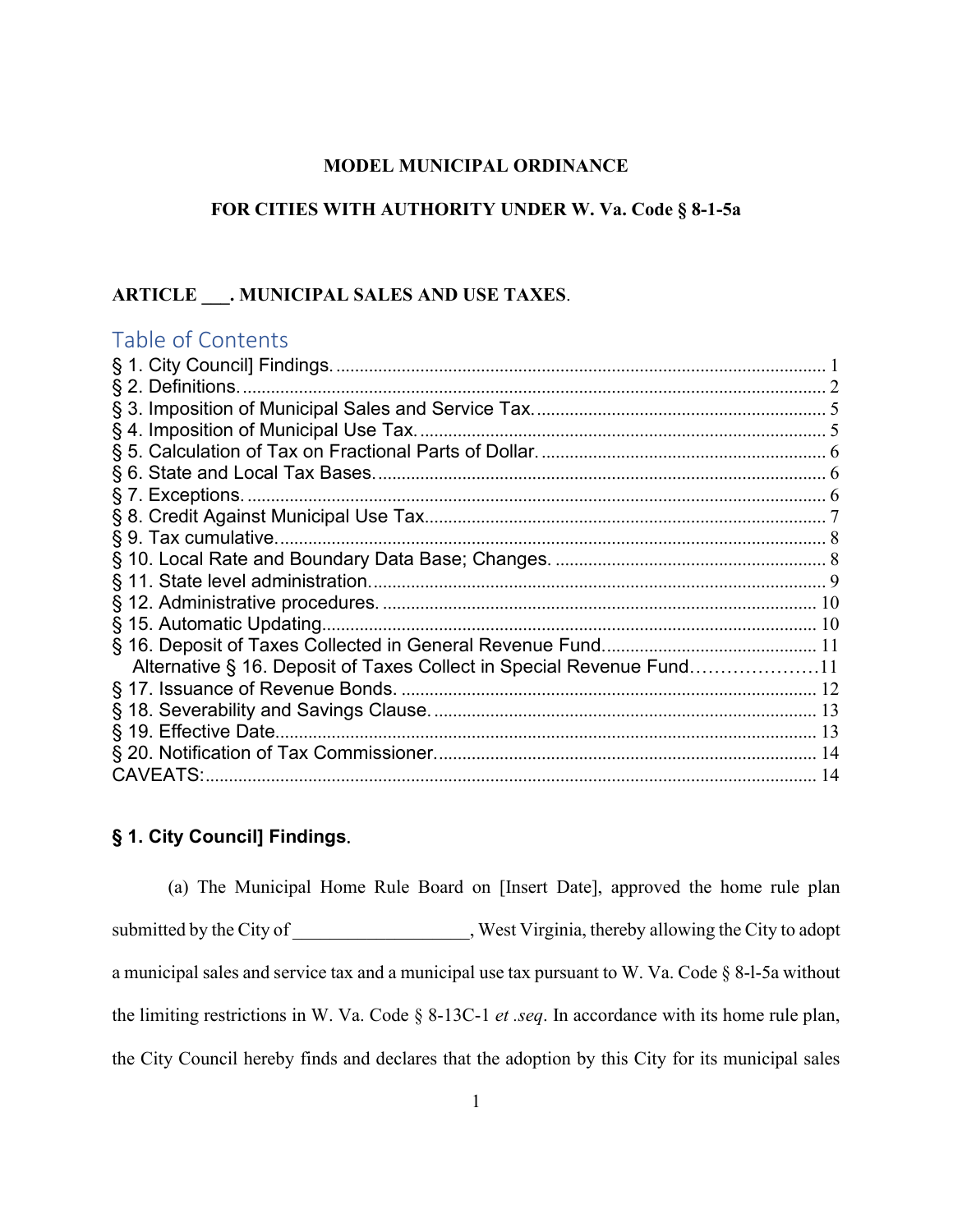and service tax and its municipal use tax provisions of the Code of West Virginia, 1931, as amended, relating to imposition, administration, collection and enforcement of the State consumers sales and service tax codified in W. Va. Code § 11-15-1 *et seq*., the State use tax codified in W. Va. Code § 11-15A-1 *et seq*., and the Streamlined Sales and Use Tax Act codified in W. Va. Code § 11-15B-1 *et seq*. will (1) simplify collection of the City's sales and use taxes, (2) simplify preparation of municipal sales and use tax returns by taxpayers, and (3) improve enforcement of the City's sales and use taxes.

(b) The City Council does, therefore, declare that this article be construed so as to accomplish the foregoing purposes.

#### <span id="page-1-0"></span>**§ 2. Definitions**.

(a) Terms used in this article or in the administration, collection and enforcement of the taxes imposed by this article and not otherwise defined in this article shall have the meanings ascribed to them in articles nine, ten, fifteen, fifteen-a and fifteen b, chapter eleven of the Code of West Virginia, 1931, as amended.

(b) As used in this article:

(1) "Business" includes all activities engaged in or caused to be engaged in by any person with the object of gain or economic benefit, direct or indirect, and all activities of the state and its political subdivisions, which involve sales of tangible personal property or the rendering of services when those service activities compete with or may compete with the activities of other persons.

(2) "City" or "this City" means the City of \_\_\_\_\_\_\_\_\_\_\_\_\_\_\_\_\_\_\_, West Virginia.

(3) "Code of West Virginia" or "W. Va. Code" means the Code of West Virginia,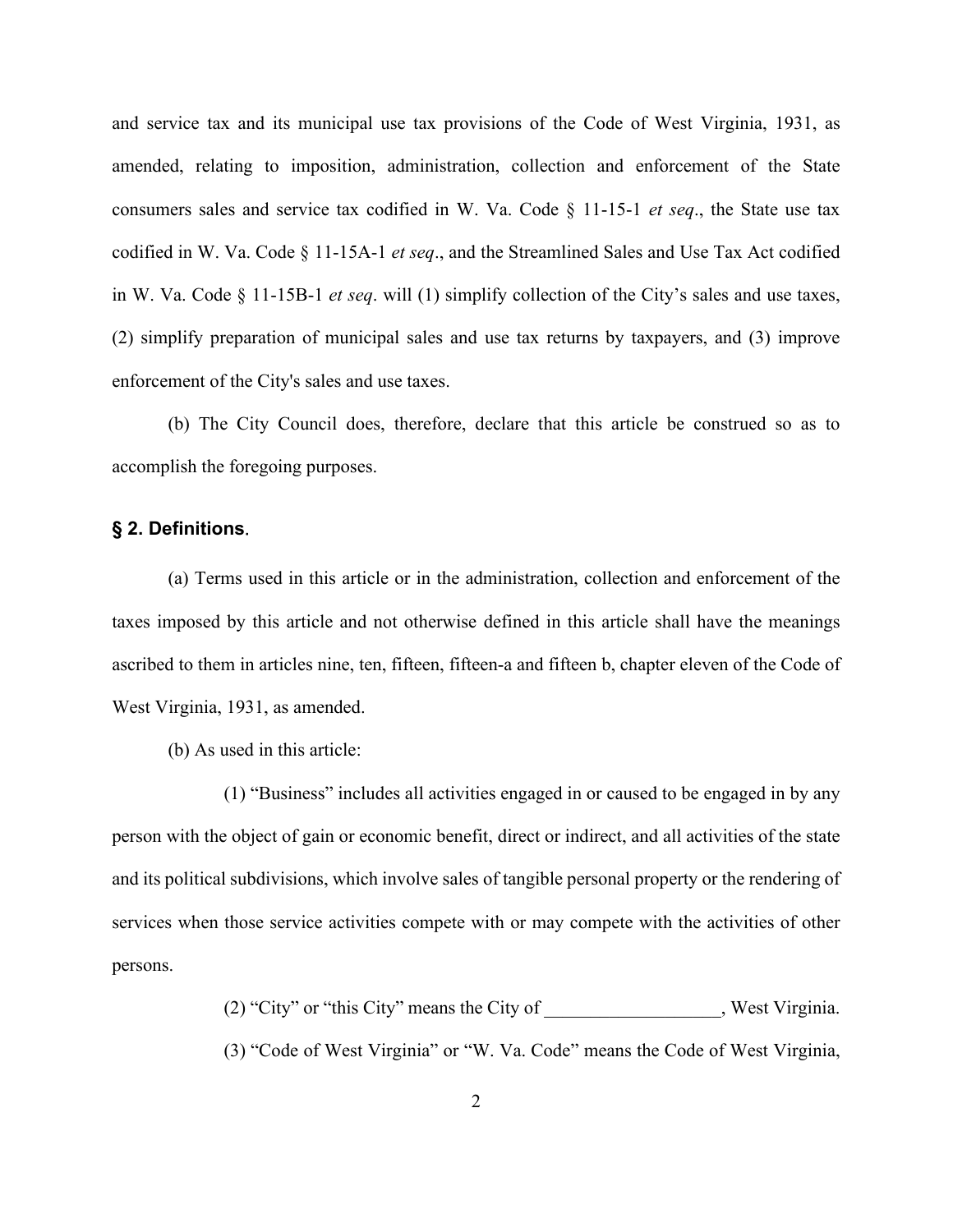1931, as amended from time to time by the West Virginia Legislature.

(4) "Person" means any individual, partnership, association, corporation, limited liability company, limited liability partnership or any other legal entity, including this state or its political subdivisions or an agency of either, or the guardian, trustee, committee, executor or administrator of any person.

(5) "Purchase" means any transfer, exchange or barter, conditional or otherwise, in any manner or by any means whatsoever, for a consideration;

(6) "Purchase price" means the measure subject to the taxes imposed by this article and has the same meaning as sales price;

(7) "Purchaser" means a person who purchases tangible personal property, custom software or a service taxed by this article.

(8) "Sale," "sales" or "selling" have the meaning ascribed to those terms in article fifteen-b, chapter eleven of the Code of West Virginia.

(9) "Sales and use taxes" means the taxes imposed by sections [3] and [4] of this article.

(10) "Sales price" has the meaning ascribed to that term in article fifteen-b, chapter eleven of the Code of West Virginia.

(11) "Sales tax" means the tax levied by section [3] of this article.

(12) "Service" or "selected service" have the meaning ascribed to those terms in article fifteen-b, chapter eleven of the Code of West Virginia.

(13) "State sales tax" means the tax levied by article fifteen, chapter eleven of the Code of West Virginia, as amended.

(14) "State use tax" means the tax levied by article fifteen-a, chapter eleven of the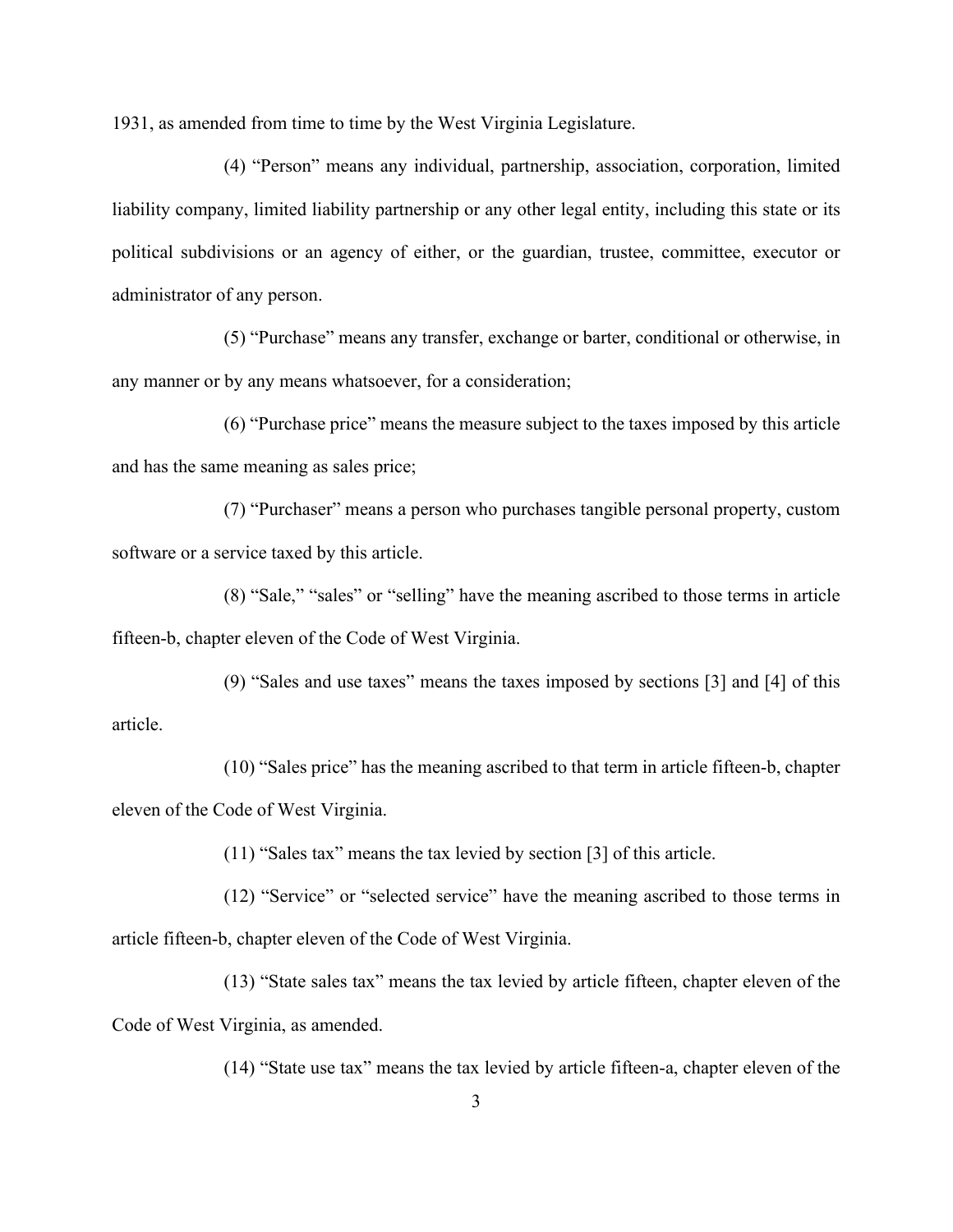Code of West Virginia, as amended.

(15) "Tax" means the taxes imposed by this article and includes additions to tax, interest and penalties levied under article ten, chapter eleven of the Code of West Virginia, 1931, as amended.

(16) "Tax Commissioner" means the Chief Executive Office of the Tax Division of the Department of Revenue of this State, as provided in W. Va. Code § 11-1-1.

(17) "This state" means the State of West Virginia.

(18) "Ultimate consumer" or "consumer" means a person who uses or consumes services, tangible personal property or custom software.

(19) "Use" for purposes of the tax imposed by section [4] of this article means and includes:

a. The exercise by any person of any right or power over tangible personal property or custom software incident to the ownership, possession or enjoyment of the property, or by any transaction in which possession of or the exercise of any right or power over tangible personal property, custom software or the result of a taxable service is acquired for a consideration, including any lease, rental or conditional sale of tangible personal property or custom software; or

b. The use or enjoyment in this state of the result of a taxable service. As used in this definition, "enjoyment" includes a purchaser's right to direct the disposition of the property or the use of the taxable service, whether or not the purchaser has possession of the property.

The term "use" does not include the keeping, retaining or exercising any right or power over tangible personal property, custom software or the result of a taxable service for the purpose of subsequently transporting it outside the City for use thereafter solely outside this City.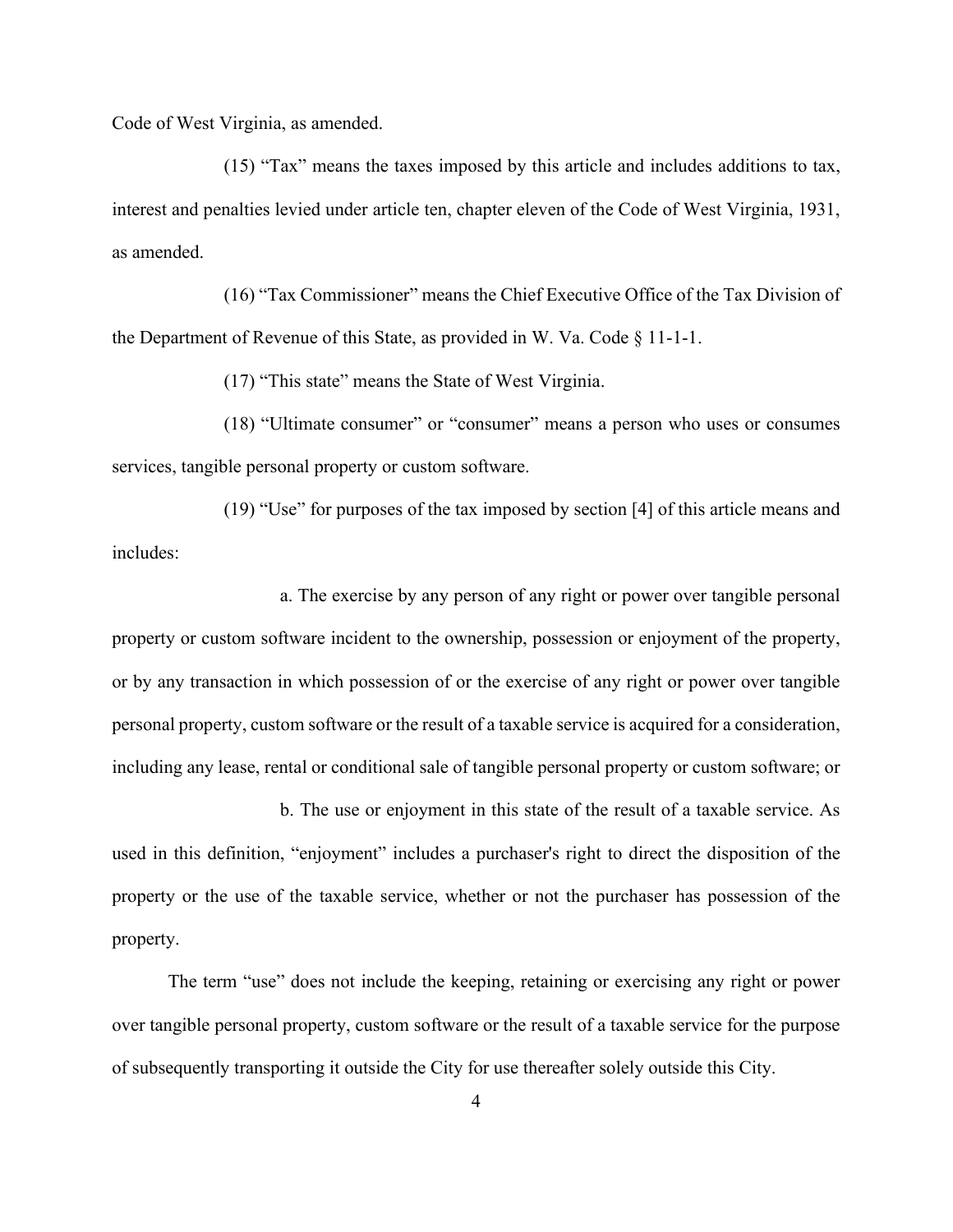(20) "Use tax" means the tax imposed by section [4] of this article.

(21) "Vendor" means any person engaged in this City in furnishing services taxed by this article or making sales of tangible personal property or custom software. "Vendor" and "seller" are used interchangeably in this article.

#### <span id="page-4-0"></span>**§ 3. Imposition of Municipal Sales and Service Tax**.

For the privilege of selling tangible personal property or customer software and for the privilege of furnishing certain selected service, a vendor doing business in this City shall collect from the purchaser the taxes imposed by this section and pay the amount of taxes collected to the tax commissioner at the same time and in the same manner as the consumers sales and service tax imposed by article fifteen, chapter eleven of the Code of West Virginia, 1931, as amended, are paid to the tax commissioner. The rate of tax shall be one percent of the sales price, as defined in section two of this article of the tangible personal property, custom software or taxable service purchased or leased.

# <span id="page-4-1"></span>**§ 4. Imposition of Municipal Use Tax**.

An excise tax is hereby levied and imposed on the use in this city of tangible personal property, custom software and the results of taxable services, to be collected and paid to the tax commissioner as agent for the City in the same manner that state use tax is collected under article fifteen-a and article fifteen-b, chapter eleven of the Code of West Virginia, 1931, as amended, and remitted to the tax commissioner. The rate of tax shall be one percent of the purchase price, as defined in section two of this article, of the tangible personal property, custom software or taxable service used within the City.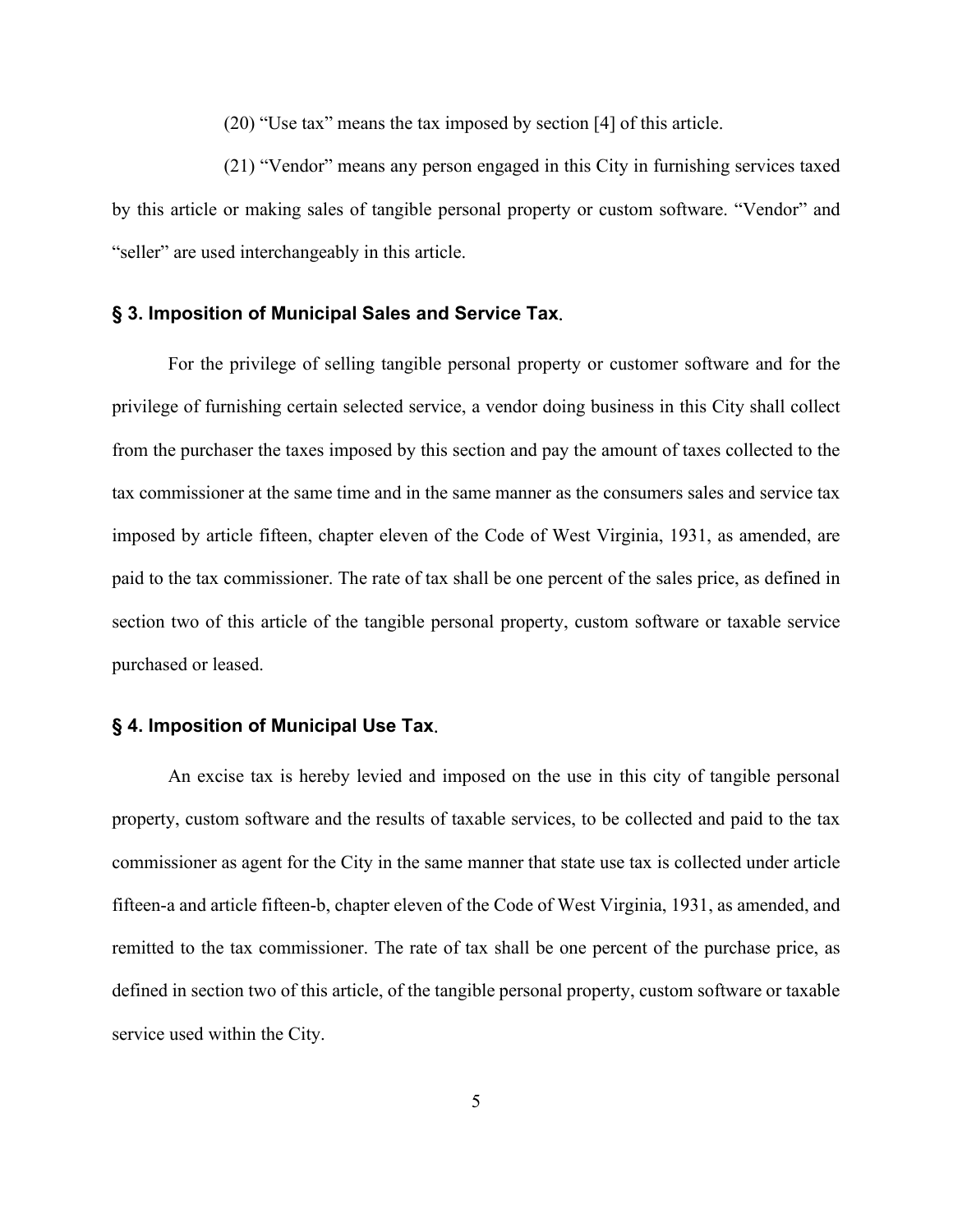#### <span id="page-5-0"></span>**§ 5. Calculation of Tax on Fractional Parts of Dollar**.

The tax computation under section [3] and section [4] of this article shall be carried to the third decimal place and the tax rounded up to the next whole cent whenever the third decimal place is greater than four and rounded down to the lower whole cent whenever the third decimal place is four or less. The vendor may elect to compute the tax due on a transaction on a per item basis or on an invoice basis provided the method used is consistently used during the reporting period but the method used shall be the same as that used for purposes of computing the state sales or use tax.

#### <span id="page-5-1"></span>**§ 6. State and Local Tax Bases**.

The taxable base of the taxes imposed by sections [3] and [4] of this article shall be identical to the sales and use tax base of this State except as provided in section [7] of this article, unless otherwise prohibited by federal law, as required by W. Va. Code § 11-15B-34.

#### <span id="page-5-2"></span>**§ 7. Exceptions**.

The taxes imposed by this article do not apply to:

(1) The sale or use of motor fuel, as defined in article fourteen-c, chapter eleven of the Code of West Virginia, 1931, as amended.

(2) The sale or use of motor vehicles upon which the tax imposed by section three-c, article fifteen, chapter eleven of the Code of West Virginia, 1931, as amended, is paid.

(3) The purchase or use of any tangible personal property, custom software or service that the [city] [municipality] is prohibited from taxing under the laws of this state or of the United States.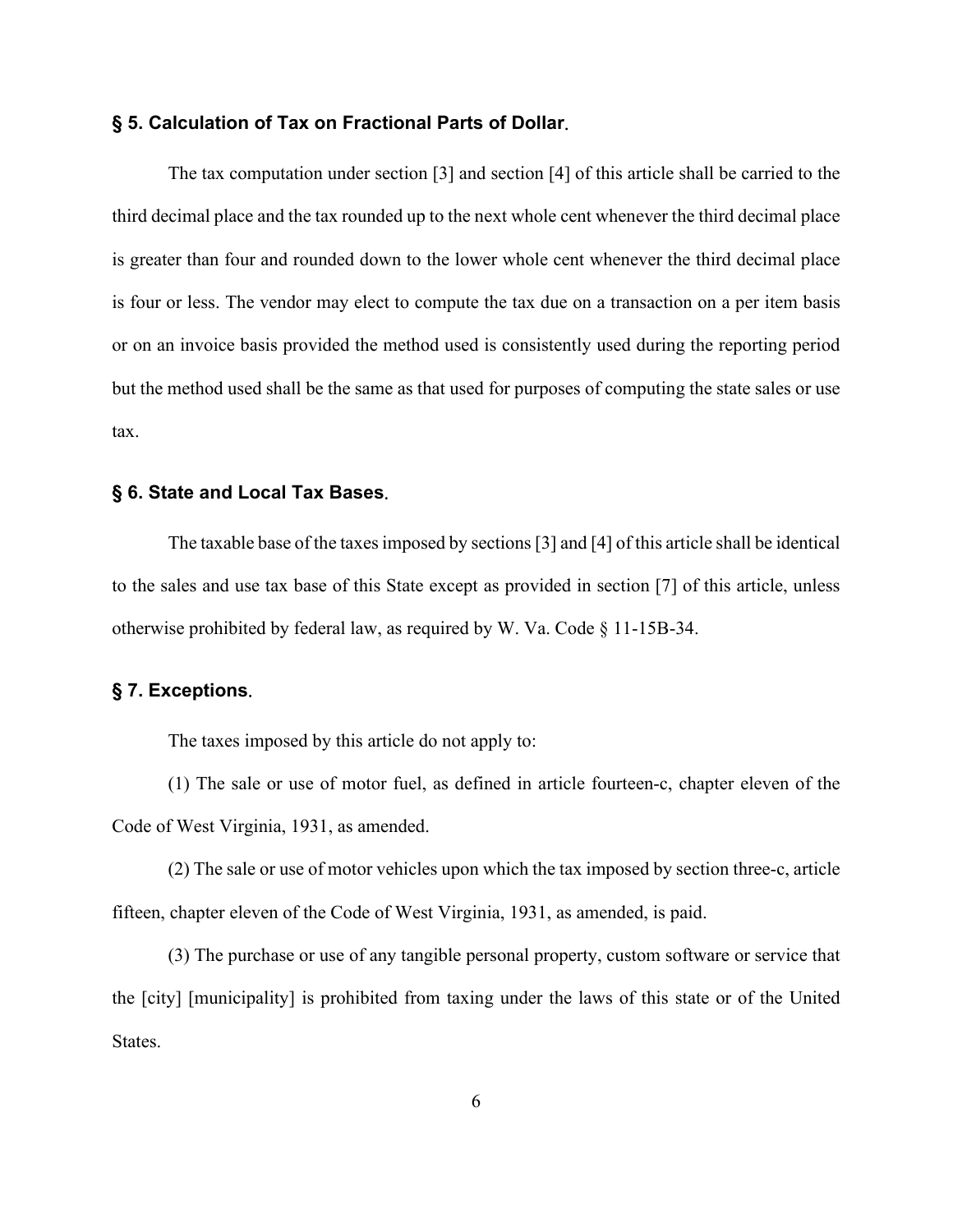(4) The sales tax imposed by section [3] of this article does not apply to any transaction that is exempt from the tax imposed by article fifteen, chapter eleven of the Code of West Virginia.

(5) The use tax imposed by section [4] of this article does not apply to any purchase upon which the sales tax imposed by section [3] has been paid.

## <span id="page-6-0"></span>**§ 8. Credit Against Municipal Use Tax**.

(a) A person is entitled to a credit against the use tax imposed by section [4] of this article on the use of a particular item of tangible personal property, custom software or results of a taxable service equal to the amount, if any, of sales tax lawfully paid to another municipality for the acquisition of that property, custom software or service: *Provided*, that the amount of credit allowed may not exceed the amount of use tax imposed by section [4] of this article on the use of the tangible personal property, custom software or results of the taxable service in this City.

(b) For purposes of this section:

(1) "Sales tax" includes a sales tax or compensating use tax imposed on the sale or use of tangible personal property, custom software or the results of a taxable service by the municipality in which the sale occurred; and

(2) "Municipality" includes municipalities of this state or of any other state of the United States.

(c) No credit is allowed under this section for payment of any sales or use taxes imposed by this State or any other state. For purposes of this paragraph, "state" includes the 50 states of the United States and the District of Columbia but does not include any of the several territories organized by Congress.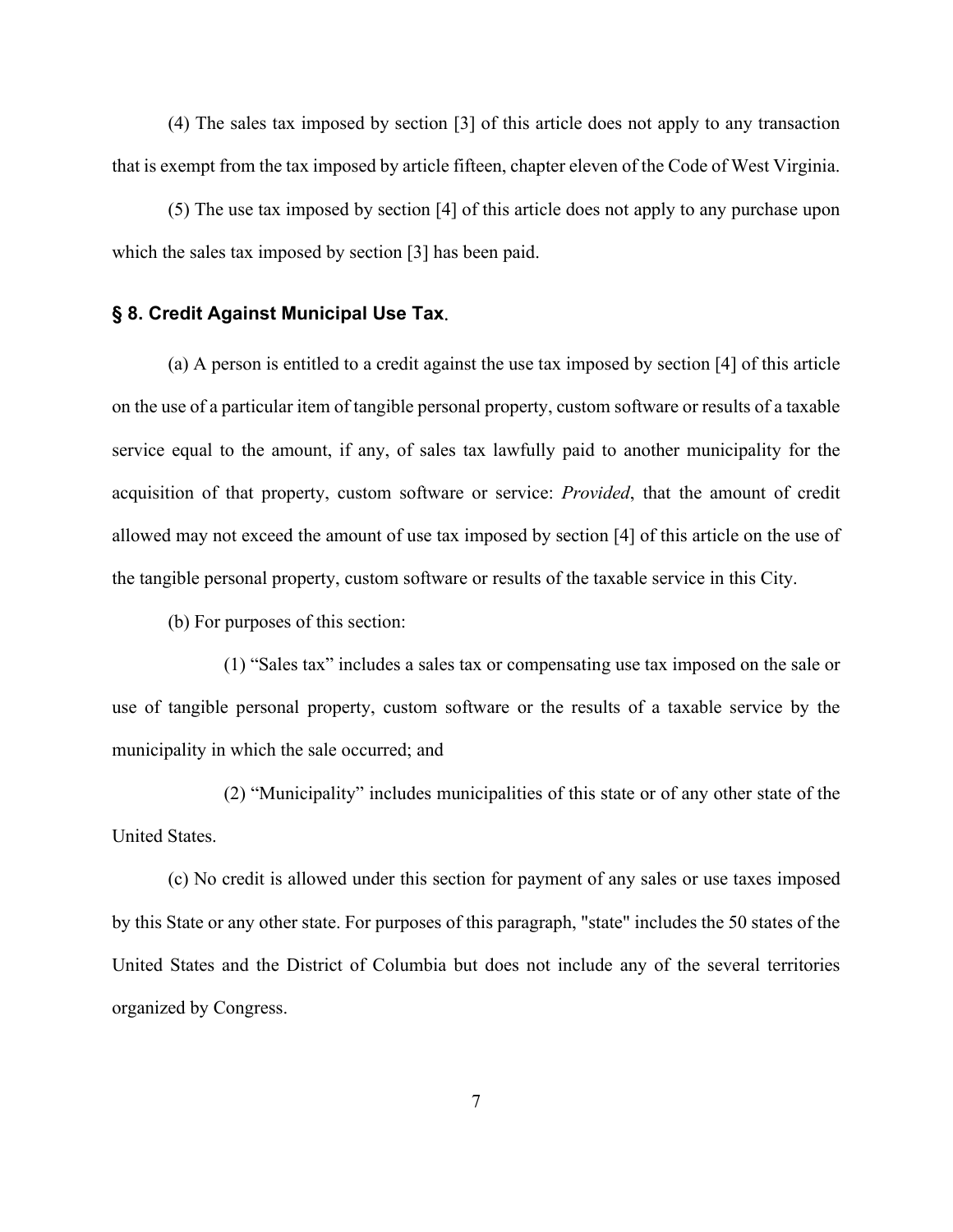# <span id="page-7-0"></span>**§ 9. Tax cumulative**.

The taxes imposed by this article are in addition to other taxes imposed on the sale or use of tangible personal property, custom software or taxable services including, but not limited to, the State consumers sales and service tax imposed by article 15, chapter 11 of the W. Va. Code; the State use tax imposed by article 15A, chapter 11 of the W. Va. Code; the public utility tax imposed by this City pursuant to section 5a, article 8 of the W. Va. Code; the amusement tax imposed by this City pursuant to section 6, article 13, chapter 8 of the W.Va. Code; the tax on sales of alcoholic liquors and wine imposed by this City pursuant to section 6, article 13, chapter 8 of the W. Va. Code; the hotel occupancy tax imposed by this City pursuant to article 18, chapter 7 of the W. Va. Code; and the special district excise taxes imposed by a county pursuant to W. Va. Code § 7-22-1 *et seq*. or a municipality pursuant to W. Va. Code § 8-38-1 *et seq*.

#### <span id="page-7-1"></span>**§ 10. Local Rate and Boundary Data Base; Changes**.

(a) The tax commissioner is required by W. Va. Code  $\S$  11-15B-35 to maintain a database for all jurisdictions levying a sales or use tax in this State. The [recorder] shall furnish the tax commissioner with information the tax commissioner requires for that database that will allow the tax commissioner to maintain a database that assigns each five-digit and nine-digit zip code within the City to the proper rate of tax. If any nine-digit zip code area includes area outside this City, the single state and local rate assigned to that area in the tax commissioner's database will be the lowest rate applicable to that area: *Provided*, that, when sales occur at and are sourced to a physical location of the seller located in the City in that nine-digit zip code area, the seller shall collect the tax imposed by section [3] of this article.

(b) Whenever boundaries of the City change, whether by annexation or de-annexation, the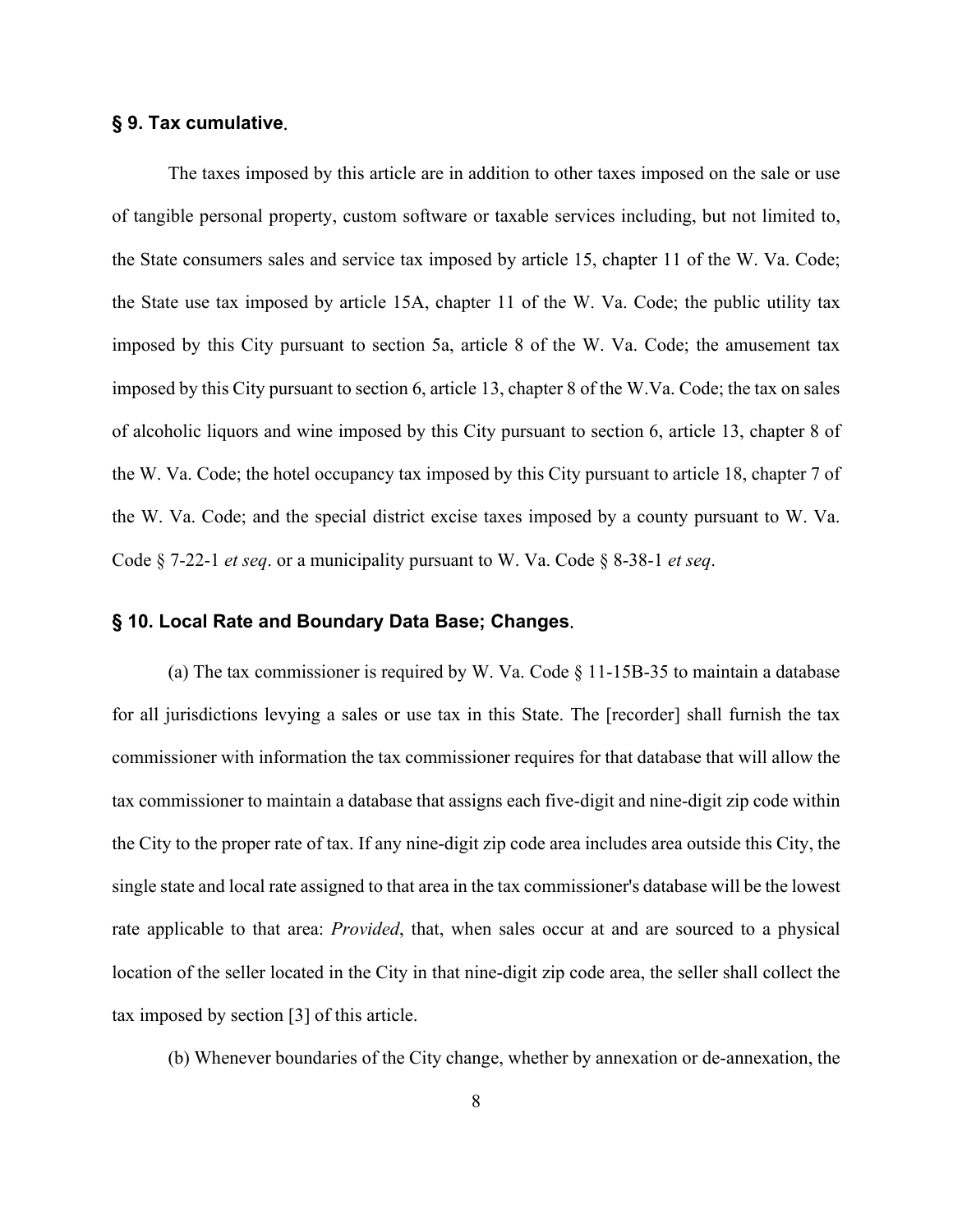[recorder] shall promptly notify the tax commissioner in writing of the change in boundaries; provide the tax commissioner with the nine-digit zip code or codes for the area annexed or deannexed; and any other information the tax commissioner may require to maintain the database. An ordinance annexing property into the City, or an ordinance removing property from the corporate limits of the City may not take effect any sooner than the first day of a calendar quarter that begins 60 day after the City provides written notice to the tax commission of a change in the municipal boundaries.

(c) The nine-digit database shall be maintained by the City until such time as the tax commissioner allows use of a different system to determine whether a location is within or outside the corporate limits of the City.

#### <span id="page-8-0"></span>**§ 11. State level administration**.

(a) The tax commissioner is responsible for administering, collecting, and enforcing the taxes imposed by this article as provided in W. Va. Code  $\S$  8-13C-6 and  $\S$  11-15B-33. The city may enter into a written agreement with the tax commissioner that will allow employees of the City auditing a vendor whose primary business location is in the City for compliance with the City's business and occupation tax to also audit that business location for compliance with the sales and use tax laws of this State and this City and obligate the City to share that information with the tax commissioner.

(b) The tax commissioner may retain from collections of the taxes imposed by this article the fee allowed by W. Va. Code  $\S$  11-10-11c or by any other state law or legislative rule.

(c) The tax commissioner shall deposit all the proceeds from collection of the taxes imposed by this article, minus any fee for collecting, enforcing and administering taxes retained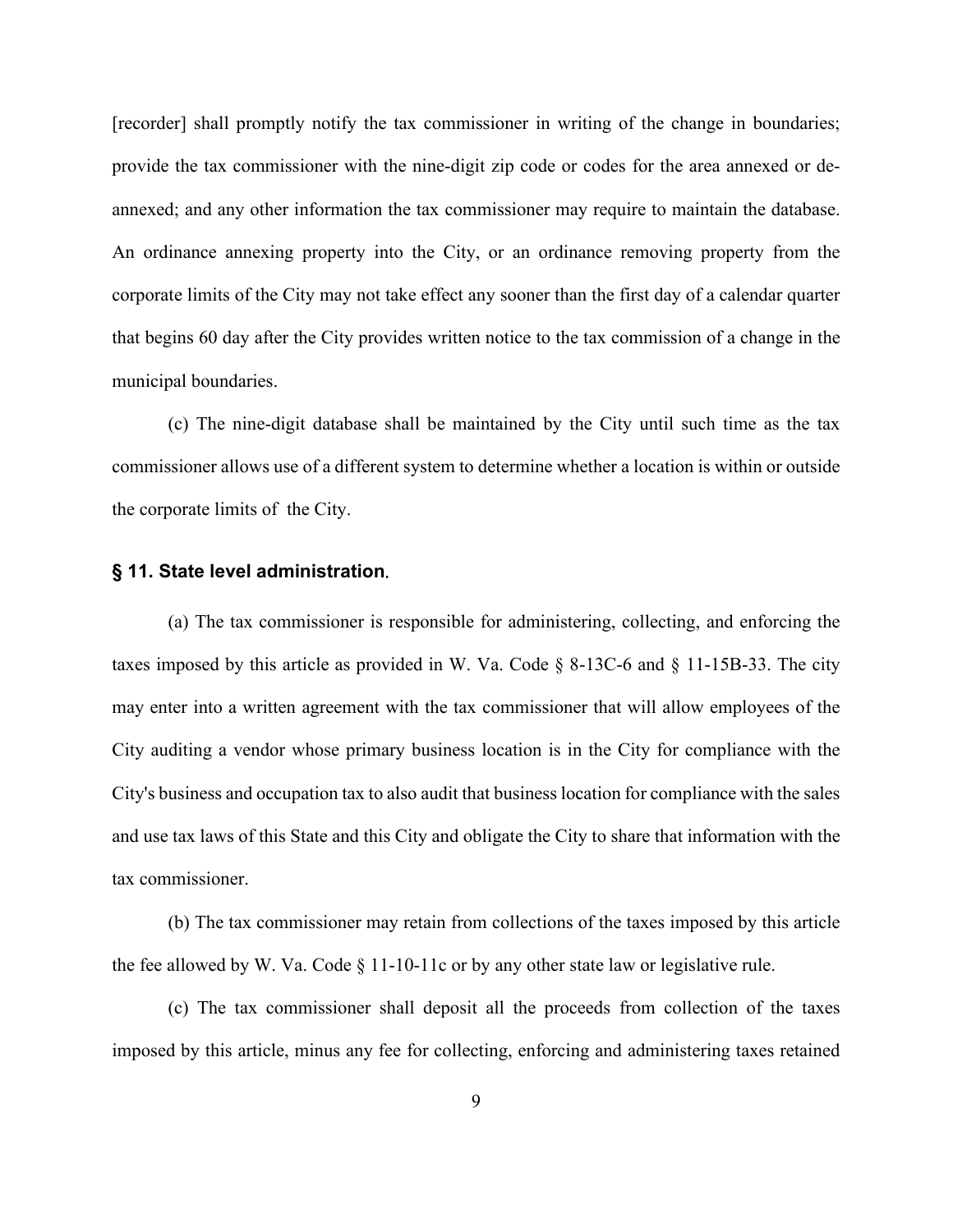under this section, in the subaccount for this [city] [municipality] established in "municipal sales and services tax and use tax fund," an interest bearing account created in the State treasury pursuant to W. Va. Code § 8-13C-7. All moneys collected and deposited in the subaccount for the City shall be remitted at least quarterly by the State Treasurer to the City [treasurer], as provided W. Va. Code § 8-13C-7.

#### <span id="page-9-0"></span>**§ 12. Administrative procedures**.

Each and every provision of the West Virginia Tax Procedure and Administration Act set forth in article ten, chapter eleven of the Code of West Virginia applies to the administration, collection and enforcement of the sales and use taxes imposed pursuant to this article, except as otherwise expressly provided in article thirteen-c, chapter eight of the Code of West Virginia, with like effect as if that act were applicable only to the taxes imposed by this article and were set forth in extenso in this article, as provided in W. Va. Code § 8-13C-6.

#### **§ 13. Criminal Penalties**.

Each and every provision of the West Virginia Tax Crimes and Penalties Act set forth in article nine, chapter eleven of the Code of West Virginia applies to the administration, collection and enforcement of the municipal sales and use taxes imposed pursuant to this article with like effect as if that act were applicable only to the taxes imposed pursuant to this article and were set forth in extenso in this article, as provided in W. Va. Code § 8-13C-6: *Provided*, that the criminal penalties imposed upon conviction for a criminal violation of this article may not exceed the maximum penalties allowed by law for a similar violation of the ordinances of this City.

## <span id="page-9-1"></span>**§ 15. Automatic Updating**.

Any amendments to articles nine, ten, fifteen, fifteen-a and fifteen-b, chapter eleven of the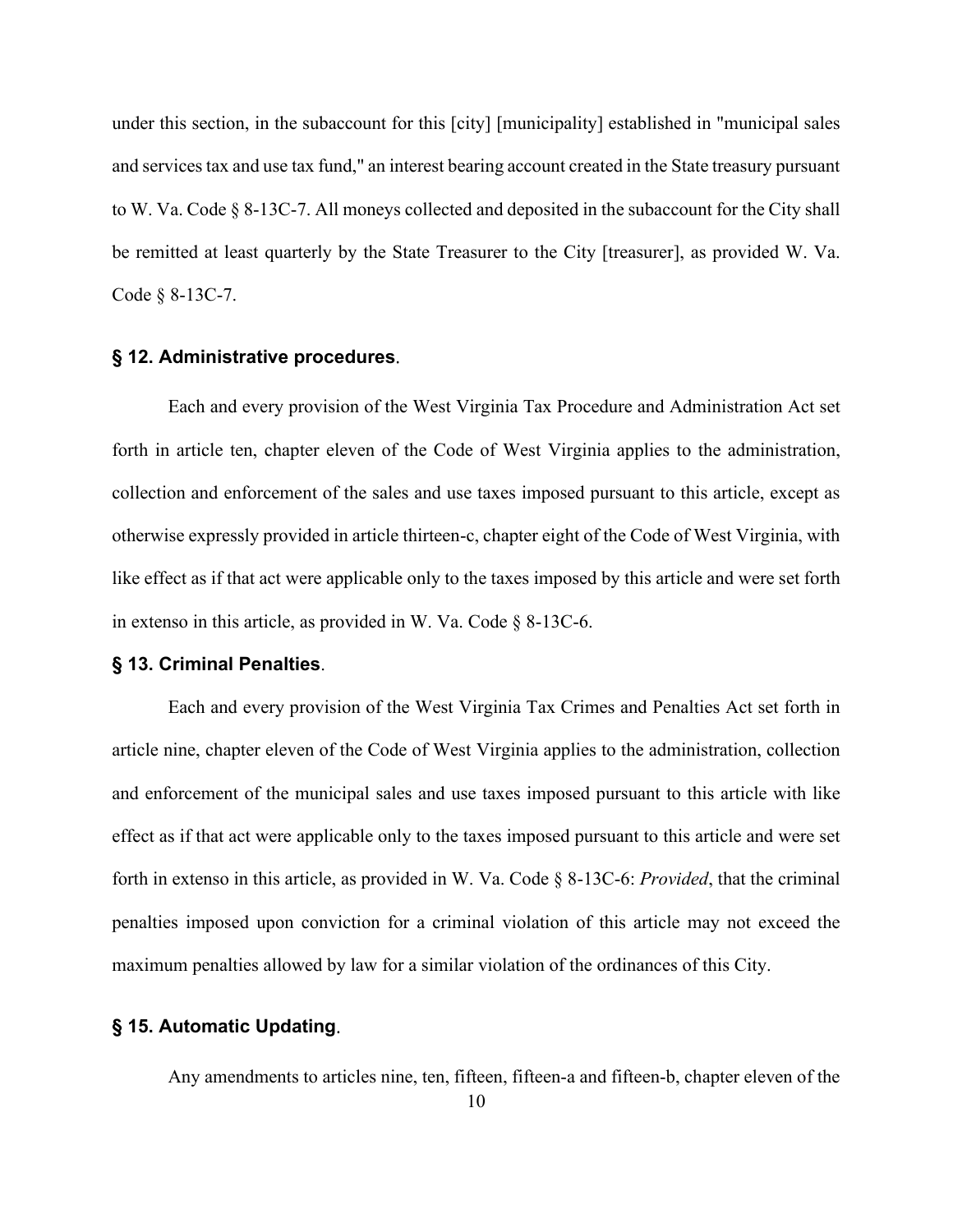Code of West Virginia shall automatically apply to the municipal sales and use tax imposed pursuant to this article, to the extent they are applicable to the taxes imposed by this article.

## <span id="page-10-0"></span>**§ 16. Deposit of Taxes Collected in General Revenue Fund**.

When the City [treasurer] receives periodic distributions of municipal sales and use taxes from the State Treasurer, the City [treasurer] shall promptly deposit the amount received in the general revenue fund or account of the City.

#### <span id="page-10-1"></span>**Alternative § 16. Deposit of Taxes Collect in Special Revenue Fund***.*

(a) There is hereby established a special revenue fund in the City Treasury which shall be designated and known as the City Sales and Use Tax Fund. The City Sales and Use Tax Fund shall consist of:

(1) All revenues received from collection of the City's sales and use taxes, including any interest, additions to tax and penalties deposited with the City [treasurer];

(2) All appropriations to the fund;

(3) All interest earned from investment of the fund; and

(4) Any gifts, grants or contributions received and placed by the City into the City Sales and Use Tax Fund.

(b) Revenues in the City Sales and Use Tax Fund shall not be treated by any person to be a general revenue of the City. Revenues in the City Sales and Use Tax Fund shall be disbursed in the manner and consistent with the priorities set forth for in subsection (c) of this section.

(c) Revenues in the City Sales and Use Tax Fund shall be used:

(1) First, to satisfy the debt service requirements each fiscal year on any bonds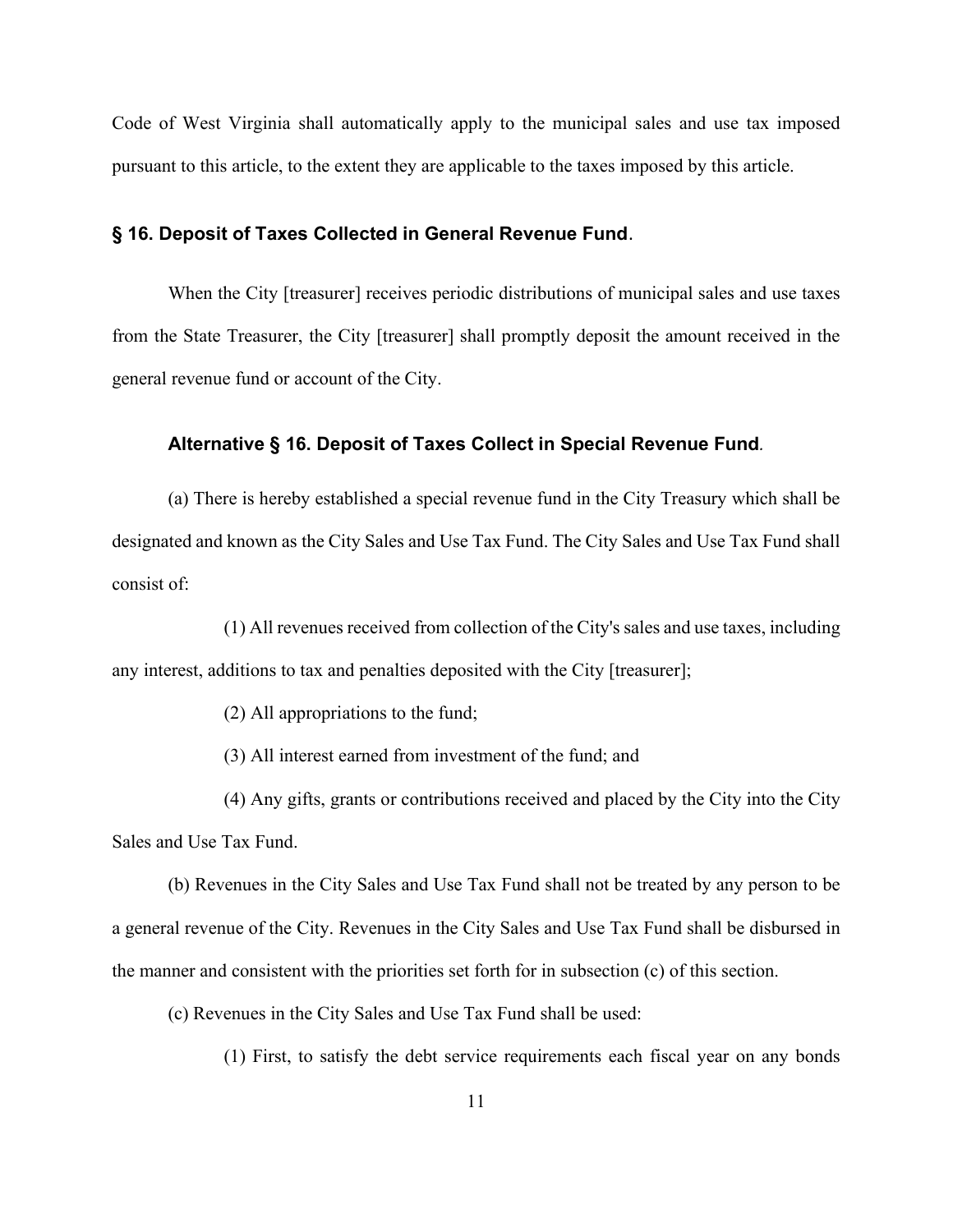issued by, or other obligations incurred by, the City, from time to time, allocated or tied to such dedicated revenue account including any refunding bonds; [[INSERT HERE PURPOSES FOR WHICH SPECIAL REVENUE WILL BE USE, e.g., to finance City civic improvement projects; as well as city-wide infrastructure and economic development projects; and, for any other economic development or public safety projects, including the funding of any reserve funds relating to any such bonds or other obligations, and/or to make lease payments which secure bonds issued to finance improvements to such projects;]

(2) Second, to pay for [capital improvement projects] on a pay as you go basis; and

(3) Third, after providing for payment of first priority items, any unencumbered revenue in the City Sales and Use Tax Fund may periodically be transferred as necessary or convenient to the City's General Revenue Fund or Account.

#### <span id="page-11-0"></span>**§ 17. Issuance of Revenue Bonds.**

[May only be included when tax is deposited in Special Revenue Fund.]

The City shall have the power and authority to issue its revenue bonds or other obligations or refunding revenue bonds or other obligations, as appropriate, under and pursuant to Chapter 8, Article 16 or other appropriate provisions of the West Virginia Code as may be applicable from time to time (the "Bond Act") for the purposes of financing or refinancing costs of infrastructure improvements or economic development activities and projects within the City. The City may pledge or otherwise utilize the collections of the municipal sales and use taxes imposed by this article and the funds on deposit from time to time in the City Sales and Use Tax Fund to satisfy the debt service requirements and any prior debt service requirements deficit each fiscal year on, and to fund or replenish any required reserves in accordance with the bond documents for, any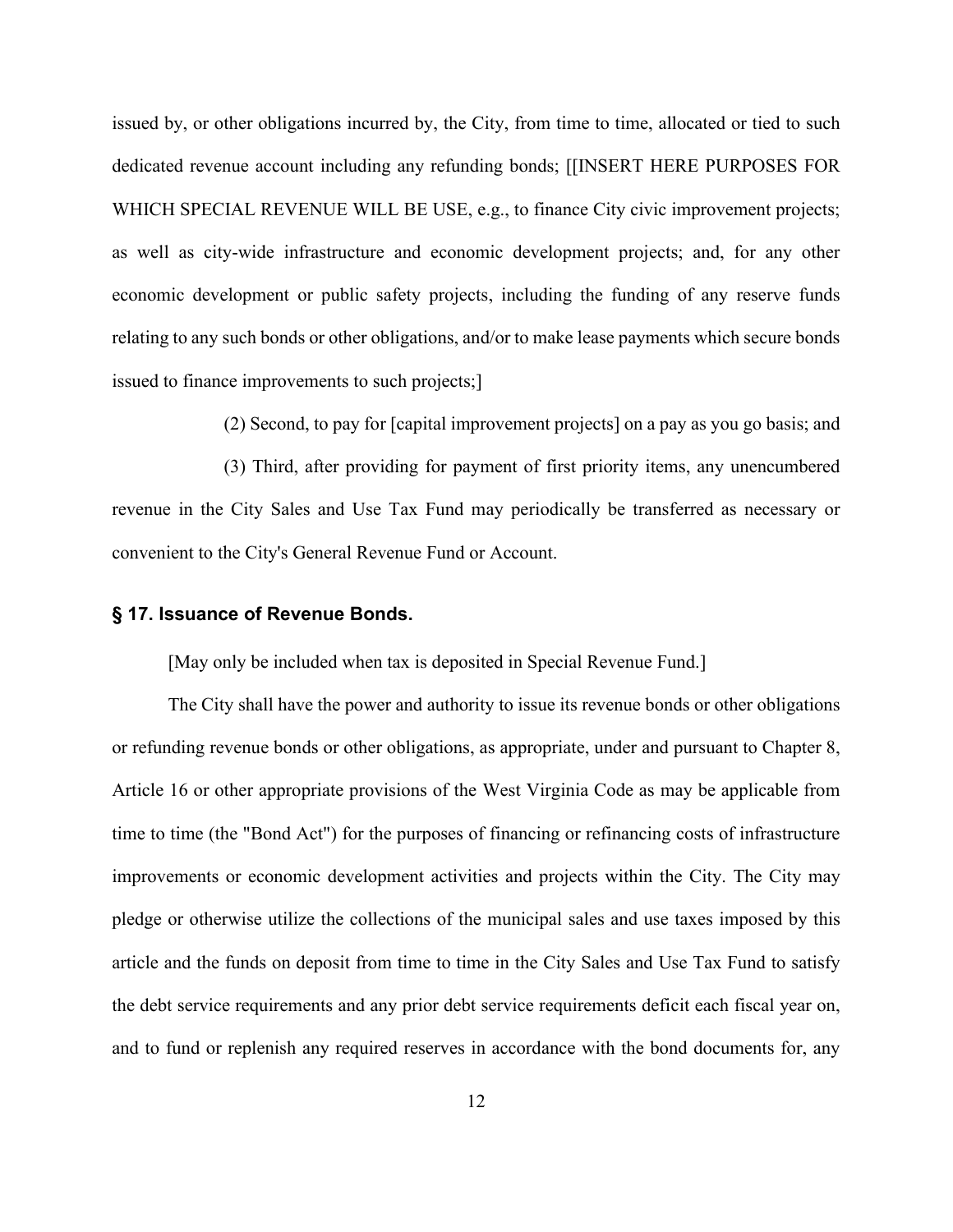bonds or other obligations issued by the City from time to time, including any refunding bonds, to finance or refinance infrastructure improvements or economic development activities and projects within the City, including the funding or replenishing of any reserve funds relating to any such bonds or other obligations, and/or to make lease payments which repay the debt service or otherwise secure bonds or other obligations issued to finance or refinance infrastructure improvements or economic development activities and projects within the City. The City may utilize the procedures established pursuant to the Bond Act in connection with the issuance of such bonds or other obligations and in connection therewith it is hereby clarified and directed that the municipal sales and use taxes imposed by this article shall not be considered to be taxation solely for the purposes of and as contemplated by Chapter 8, Article 16 of the West Virginia Code.

#### <span id="page-12-0"></span>**§ 18. Severability and Savings Clause**.

If any provision of this article or the application thereof to any person or circumstances is held invalid, such invalidity shall not affect other provisions or applications of this article which can be given effect without the invalid provision or application, and to this end the provisions of this article are severable. The City Council declares that it would have adopted this article irrespective of the invalidity of any particular portion thereof and intends that the invalid portions should be severed and the balance of the article be enforced.

# <span id="page-12-1"></span>**§ 19. Effective Date**.

(a) This article shall become effective [upon its adoption by the City Council of this City on [Insert Date of Adoption] [or as provided in the charter of the City] on [Insert Effective Date]. However, the City Council hereby suspends imposition and collection of the municipal sales and use taxes imposed by this article until July 1, [2019], or such later first day of July as required by